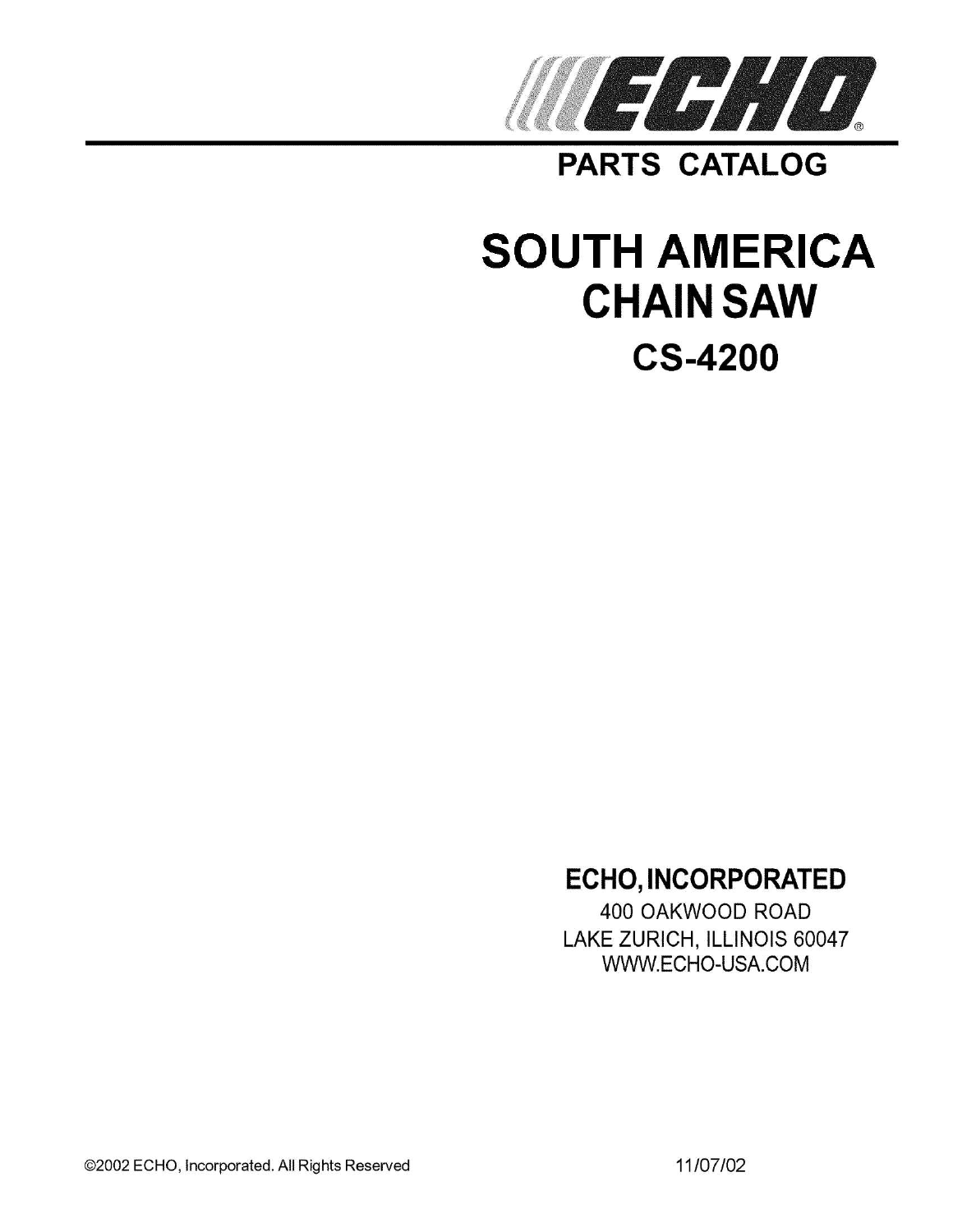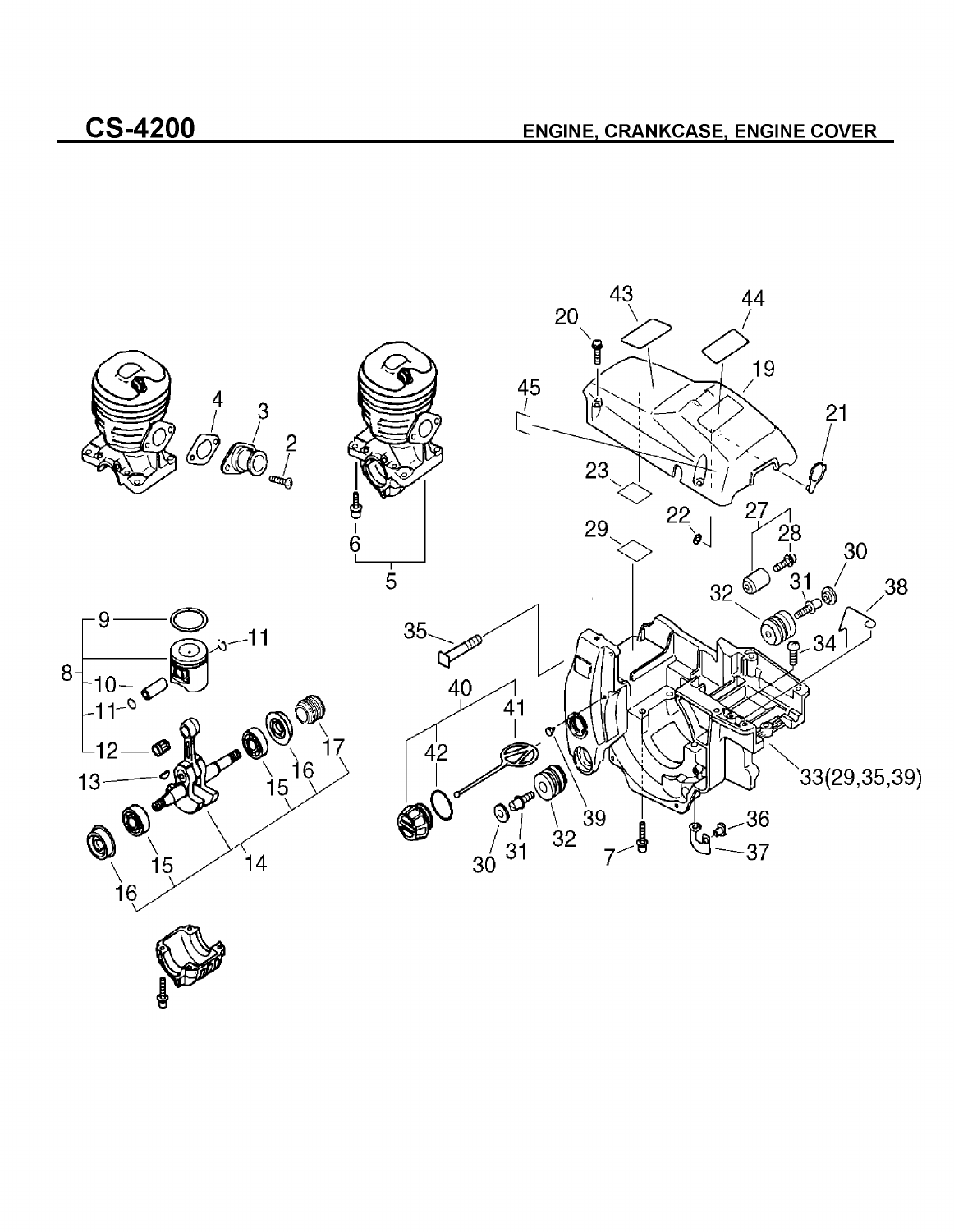### **ENGINE, CRANKCASE, ENGINE COVER CS-4200**

| <b>KEY</b>     |           | <b>PART NUMBER</b> | <b>QTY</b>     | <b>DESCRIPTION</b>         |
|----------------|-----------|--------------------|----------------|----------------------------|
|                |           |                    |                |                            |
| $\overline{2}$ |           | 90023805012        | $\overline{2}$ | <b>SCREW 5*12</b>          |
| 3              |           | 13051039932        | $\overline{1}$ | <b>ADAPTER, INTAKE</b>     |
| 4              |           | 13001639930        | 1              | <b>GASKET, INTAKE</b>      |
| 5              |           | 10020259530        | $\overline{1}$ | <b>CRANKCASE SET</b>       |
| 6              | $\ddot{}$ | 90016205022        | $\overline{4}$ | BOLT, H.S. 5*22            |
| $\overline{7}$ |           | 90016205030        | $\overline{4}$ | BOLT, H.S. 5*30            |
| 8              |           | 10000059531        | 1              | <b>PISTON KIT</b>          |
| 9              | $+$       | 10001137330        | 1              | <b>RING, PISTON</b>        |
| 10             | $\ddag$   | 10001335430        | 1              | PIN, PISTON                |
| 11             | $+$       | 10001503931        | $\overline{2}$ | <b>CIRCLIP, PISTON PIN</b> |
| 12             | $\ddot{}$ | 10001235430        | 1              | <b>BEARING, NEEDLE</b>     |
| 13             |           | 10014239130        | 1              | <b>KEY, WOODRUFF</b>       |
| 14             |           | 10010139930        | 1              | <b>CRANKSHAFT</b>          |
| 15             | $+$       | 90088836201        | $\overline{2}$ | BEARING, BALL 6201         |
| 16             | $\pm$     | 10021338330        | $\overline{2}$ | <b>OILSEAL</b>             |
| 17             | $\ddot{}$ | 43706338330        | $\overline{1}$ | <b>GEAR, WORM</b>          |
| 19             |           | 10150159530        | 1              | <b>COVER, CYLINDER</b>     |
| 20             | $+$       | 16389038330        | 3              | BOLT, 5                    |
| 21             | $\pm$     | 10157938330        | 1              | PLATE, WIND PROOF          |
| 22             | $\ddot{}$ | 90058000004        | 1              | PUSH, RING                 |
| 23             |           | 10152035430        | 1              | <b>COVER</b>               |
| 27             |           | 43300060930        | 1              | <b>CATCHER KIT, CHAIN</b>  |
| 28             | $\pm$     | 90025305020        | 1              | <b>SCREW 5*20</b>          |
| 29             | $\ddot{}$ | 10152035430        | $\overline{1}$ | <b>COVER</b>               |
| 30             |           | 10091819830        | $\overline{2}$ | CAP, CUSHION               |
| 31             |           | 10091533930        | $\overline{2}$ | <b>SCREW</b>               |
| 32             |           | 10091060030        | $\overline{2}$ | <b>CUSHION</b>             |
| 33             |           | 10400860630        | $\overline{1}$ | COVER, ENGINE<br><b>BS</b> |
| 34             |           | 90025304008        | 1              | SCREW 4*8                  |
| 35             | $+$       | 43301119830        | $\overline{2}$ | <b>STUD, GUIDE BAR</b>     |
| 36             |           | 13002060630        | 2              | NUT <sub>5</sub>           |
| 37             |           | 16201160630        | 1              | PLATE, GROUND              |
| 38             |           | 60641660630        | 1              | <b>WIRE</b>                |
| 39             | $+$       | 43611413930        | 1              | VALVE, CHECK               |
| 40             |           | 43600139231        | 1              | CAP ASSY, TANK             |
| 41             | $\ddot{}$ | 13105119830        | 1              | <b>LINK</b>                |
| 42             | $\ddot{}$ | 90072502025        | 1              | O-RING                     |
| 43             |           | 89034539230        | 1              | LABEL, CAUTION             |
| 44             |           | 89003459530        |                | LABEL, MODEL               |
| 45             |           | 89063138130        | 1              | <b>LABEL, CAUTION</b>      |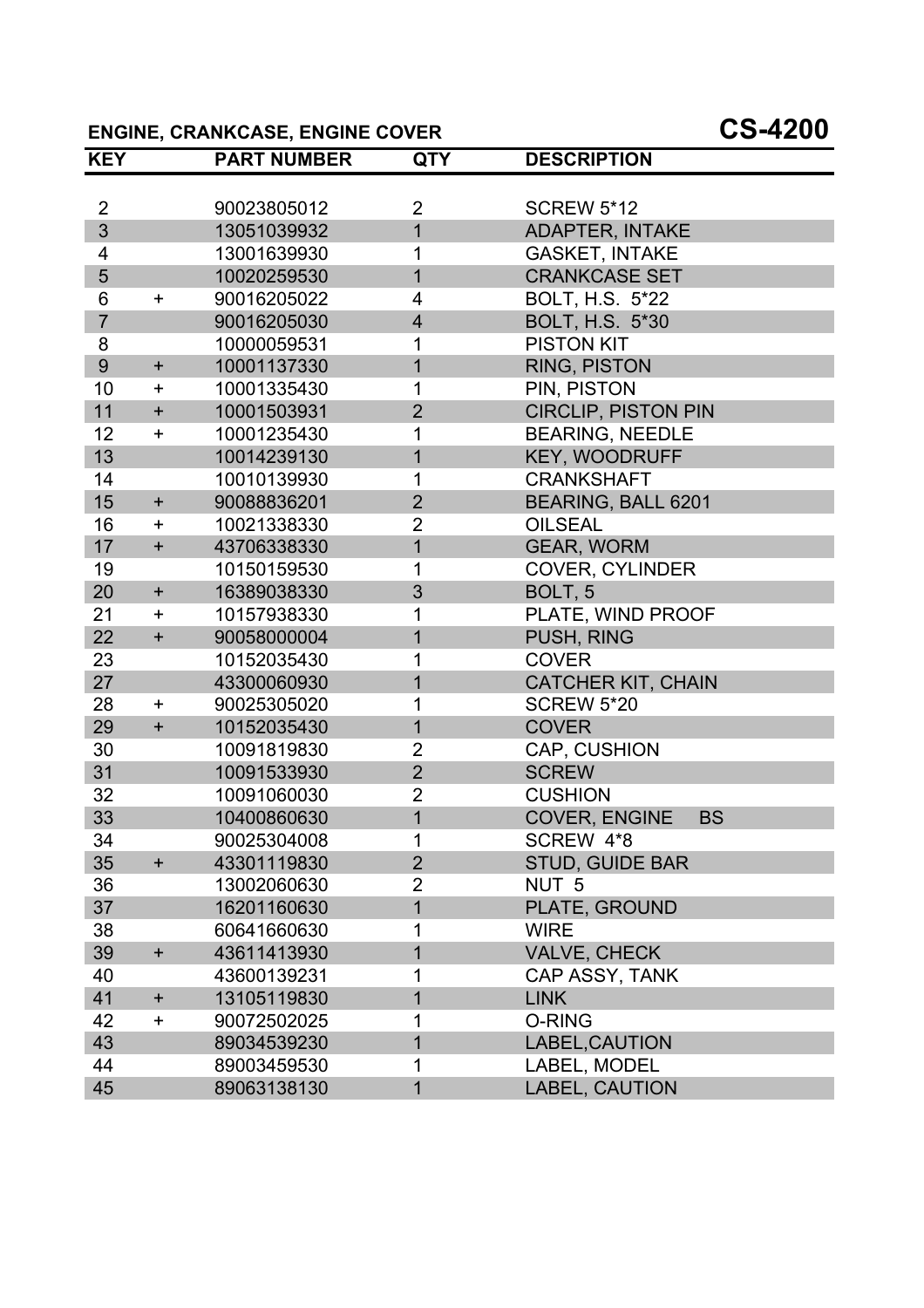



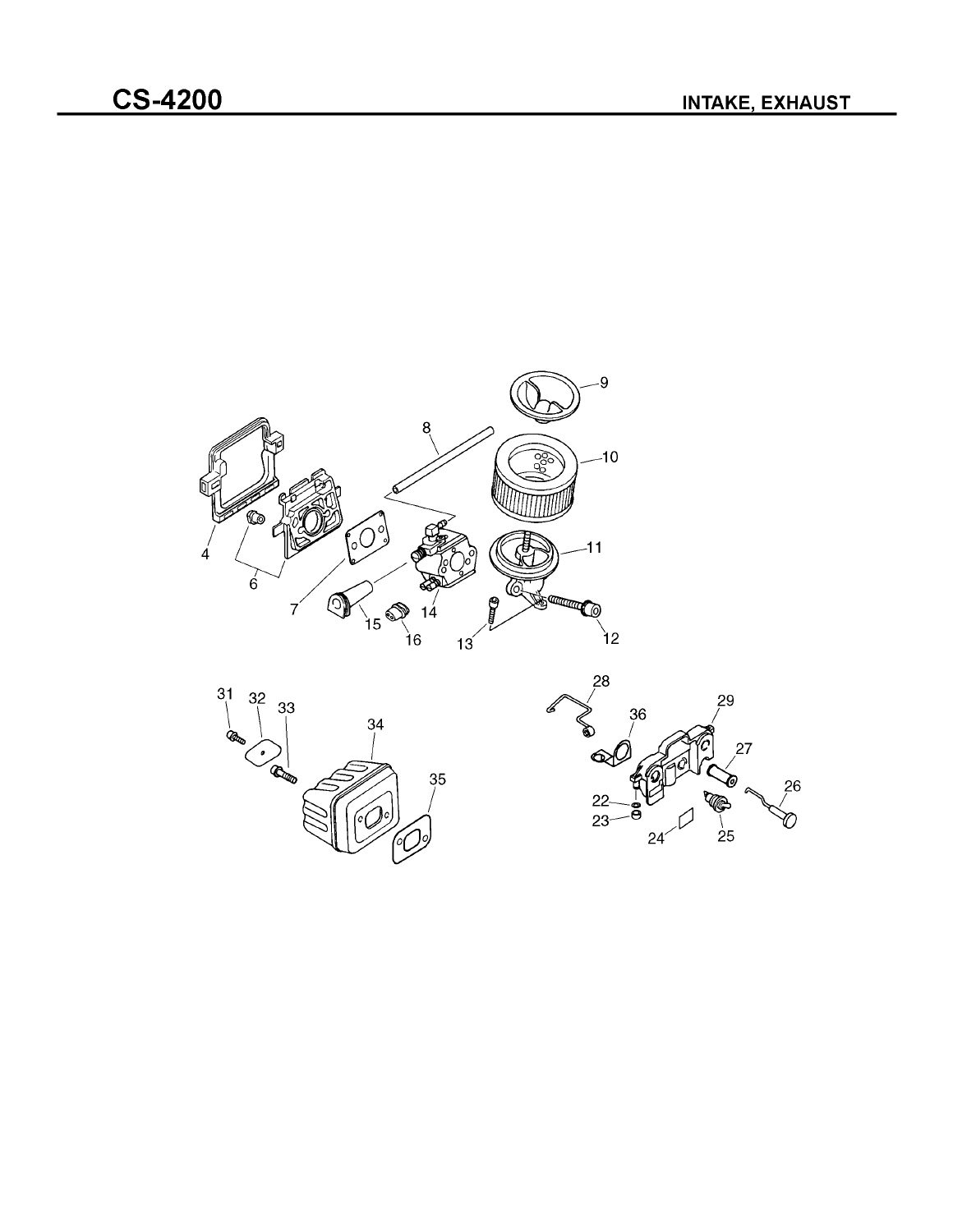# **INTAKE, EXHAUST CS-4200**

| <b>KEY</b>      | <b>PART NUMBER</b> | <b>QTY</b>     | <b>DESCRIPTION</b>          |
|-----------------|--------------------|----------------|-----------------------------|
|                 |                    |                |                             |
| 4               | 13036639930        | 1              | <b>CUSHION</b>              |
| $6\phantom{1}$  | 13000739930        | $\overline{1}$ | <b>INSULATOR</b>            |
| $\overline{7}$  | 13001038330        |                | <b>GASKET, INTAKE</b>       |
| 8               | 13011054430        | $\overline{1}$ | PIPE, IMPULSE               |
| 9               | 13040538331        | 1              | <b>BRACKET, AIR CLEANER</b> |
| 10              | 13030039730        | 1              | <b>CLEANER ASM., AIR</b>    |
| 11              | 13030139931        | 1              | <b>ADAPTER, INTAKE</b>      |
| 12 <sub>2</sub> | 90016205050        | $\overline{2}$ | <b>BOLT, H.S. 5*50</b>      |
| 13              | 90025305016        |                | <b>SCREW</b>                |
| 14              | 12300038332        | $\overline{1}$ | <b>CARBURETOR ASSY</b>      |
| 15              | 12902339930        | 1              | <b>GROMMET, IDLE</b>        |
| 16              | 12901033330        | $\overline{1}$ | <b>GROMMET</b>              |
| 22              | 90060000005        | $\overline{2}$ | <b>WASHER 5</b>             |
| 23              | 35113439930        | $\overline{2}$ | <b>CUSHION</b>              |
| 24              | 89015739130        |                | LABEL, SWITCH               |
| 25              | 16340035430        | 1              | <b>SWITCH, IGNITION</b>     |
| 26              | 17851038330        | 1              | ROD, CHOKE                  |
| 27              | 17881014532        | 1              | <b>GROMMET</b>              |
| 28              | 17801139930        | 1              | ROD, THROTTLE               |
| 29              | 16381059532        | $\overline{1}$ | <b>BRACKET, SWITCH</b>      |
| 31              | 90010504006        |                | <b>BOLT, H.S. 4*6</b>       |
| 32              | 14571160631        | $\overline{1}$ | <b>STAY, MUFFLER</b>        |
| 33              | 90010505014        | $\overline{2}$ | BOLT, H.S. 5*14             |
| 34              | 14561039930        | 1              | <b>MUFFLER</b>              |
| 35              | 14551035431        |                | <b>GASKET, MUFFLER</b>      |
| 36              | 16341359530        | $\overline{1}$ | PLATE, CONTACT              |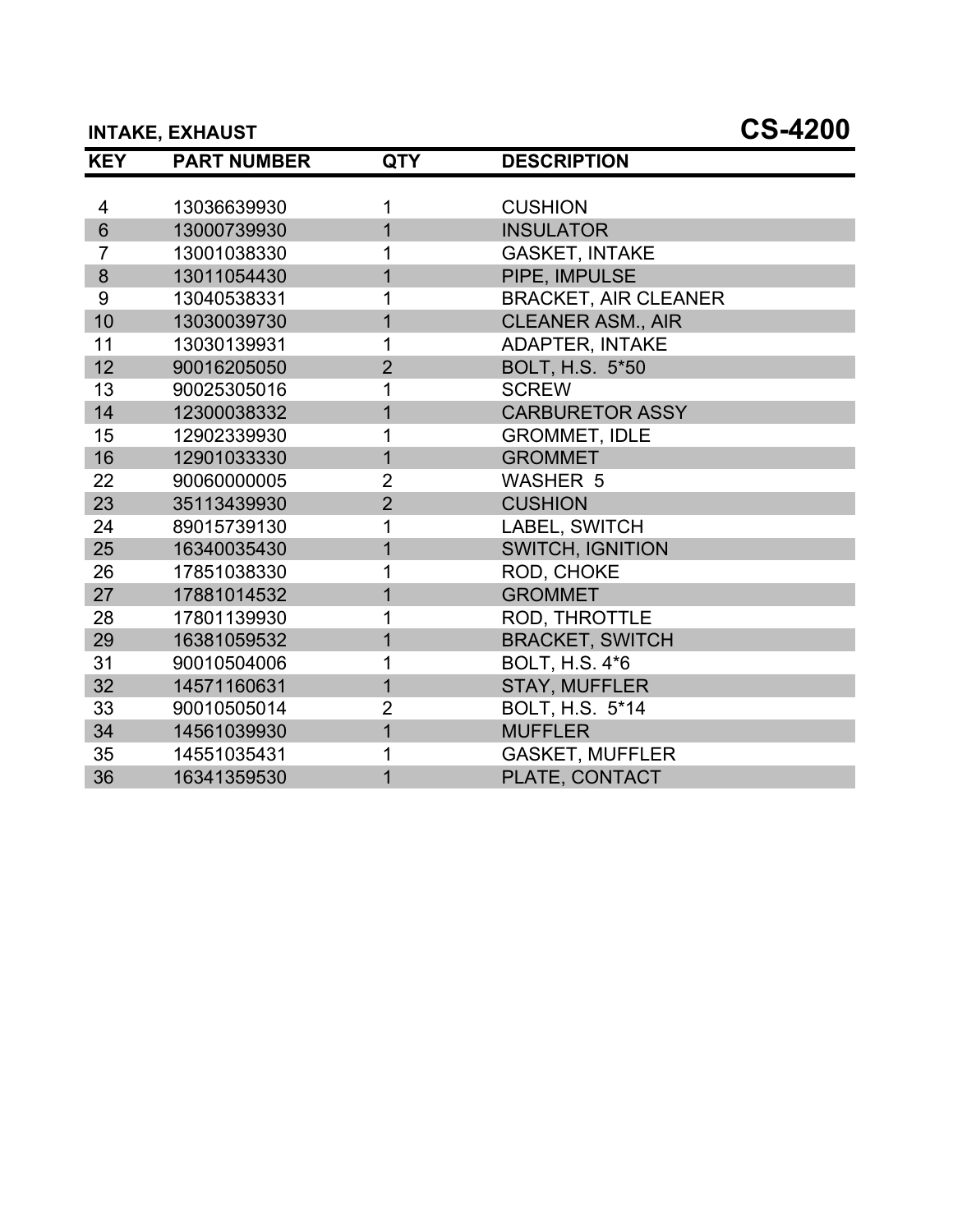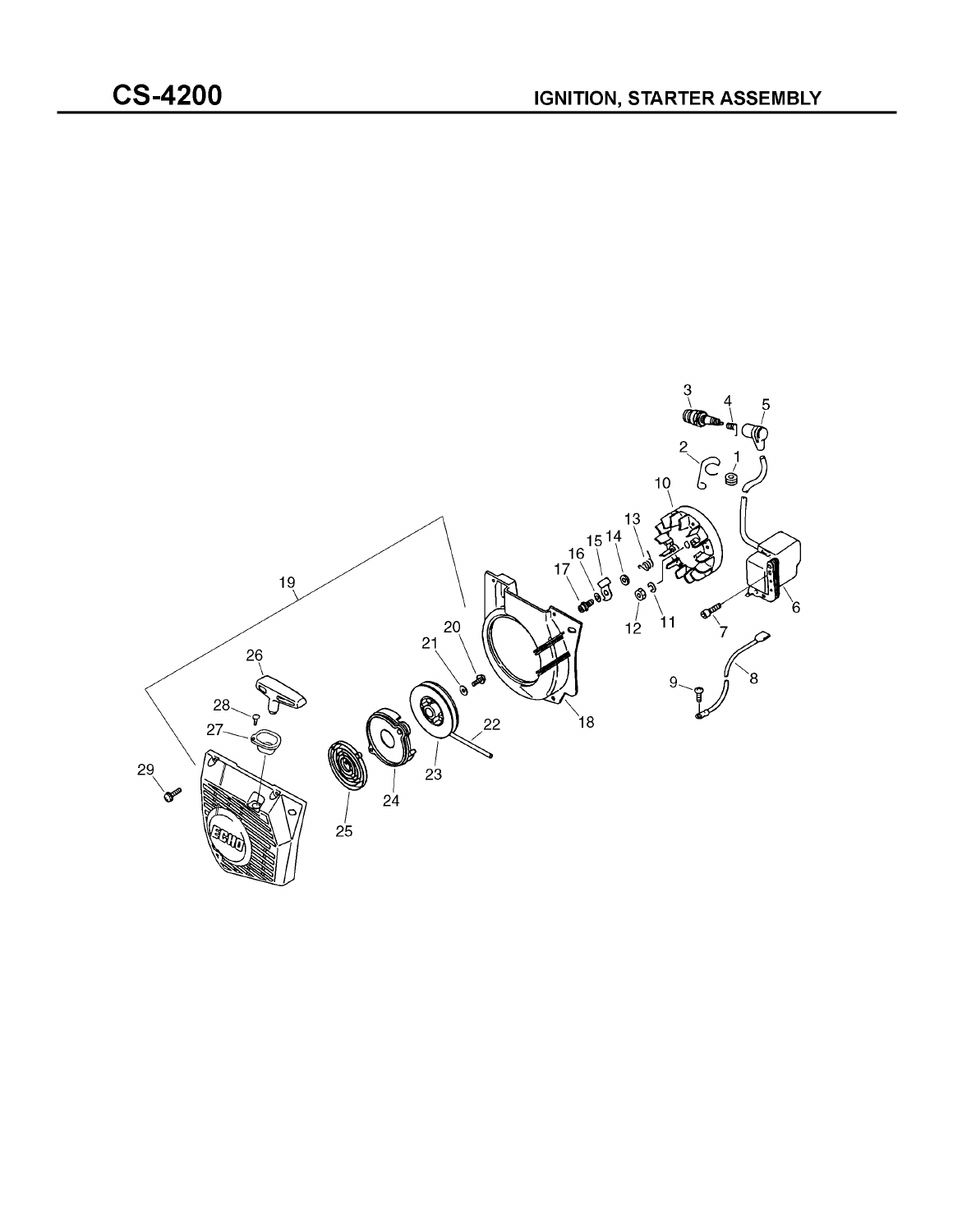# **IGNITION, STARTER ASSEMBLY CS-4200**

| <b>KEY</b>              |                  | <b>PART NUMBER</b> | <b>QTY</b>     | <b>DESCRIPTION</b>      |
|-------------------------|------------------|--------------------|----------------|-------------------------|
|                         |                  |                    |                |                         |
| 1                       |                  | 15111204630        | 1              | <b>BUSHING</b>          |
| $\overline{2}$          |                  | 15911839930        | $\overline{1}$ | <b>GUIDE, CORD</b>      |
| 3                       |                  | 15901731730        | 1              | PLUG, SPARK RCJ-6Y      |
| $\overline{\mathbf{4}}$ |                  | 15901103432        | $\overline{1}$ | COIL, SPARK PLUG CAP    |
| 5                       |                  | 15901201620        | 1              | <b>CAP, SPARK PLUG</b>  |
| $6\phantom{1}$          |                  | 15662660630        | $\overline{1}$ | <b>COIL, IGNITION</b>   |
| $\overline{7}$          |                  | 90016205022        | $\overline{2}$ | BOLT, H.S. 5*22         |
| 8                       |                  | 15663039930        | $\overline{1}$ | LEAD, GROUND            |
| 9                       |                  | 90021604006        |                | <b>SCREW</b>            |
| 10                      |                  | 15680160630        | 1              | <b>FLYWHEEL</b>         |
| 11                      |                  | 90060500008        | 1              | <b>WASHER, SPRING 8</b> |
| 12                      |                  | 90050000008        | $\overline{1}$ | NUT <sub>8</sub>        |
| 13                      |                  | 17723435430        | $\overline{2}$ | <b>SPRING, RETURN</b>   |
| 14                      |                  | 17724704630        | $\overline{2}$ | <b>SPACER, RATCHET</b>  |
| 15                      |                  | 17721835430        | $\overline{2}$ | PAWL, STARTER           |
| 16                      |                  | 90060300005        | $\overline{2}$ | <b>WASHER 5</b>         |
| 17                      |                  | 90010505014        | $\overline{2}$ | BOLT, H.S. 5*14         |
| 18                      |                  | 10153539931        | $\overline{1}$ | <b>COVER, FAN</b>       |
| 19                      |                  | 17720039933        | 1              | <b>STARTER ASY</b>      |
| 20                      | $\ddot{}$        | 90023805012        | $\overline{1}$ | <b>SCREW 5*12</b>       |
| 21                      | $\boldsymbol{+}$ | 17721402830        | 1              | <b>WASHER</b>           |
| 22                      | $+$              | 17722611130        | $\overline{1}$ | <b>ROPE, STARTER</b>    |
| 23                      | $+$              | 17721535430        | 1              | <b>DRUM, STARTER</b>    |
| 24                      | $\ddot{}$        | 17722135430        | $\overline{1}$ | PLATE, STARTER          |
| 25                      | $+$              | 17722035430        | 1              | <b>SPRING, REWIND</b>   |
| 26                      | $\ddot{}$        | 17722835430        | 1              | GRIP, STARTER (BL)      |
| 27                      | $\ddagger$       | 17722739131        | 1              | <b>GUIDE, ROPE BL</b>   |
| 28                      | $\ddot{}$        | 90029603014        | $\overline{1}$ | <b>SCREW 3*14</b>       |
| 29                      |                  | 90022304016        | 4              | <b>SCREW</b>            |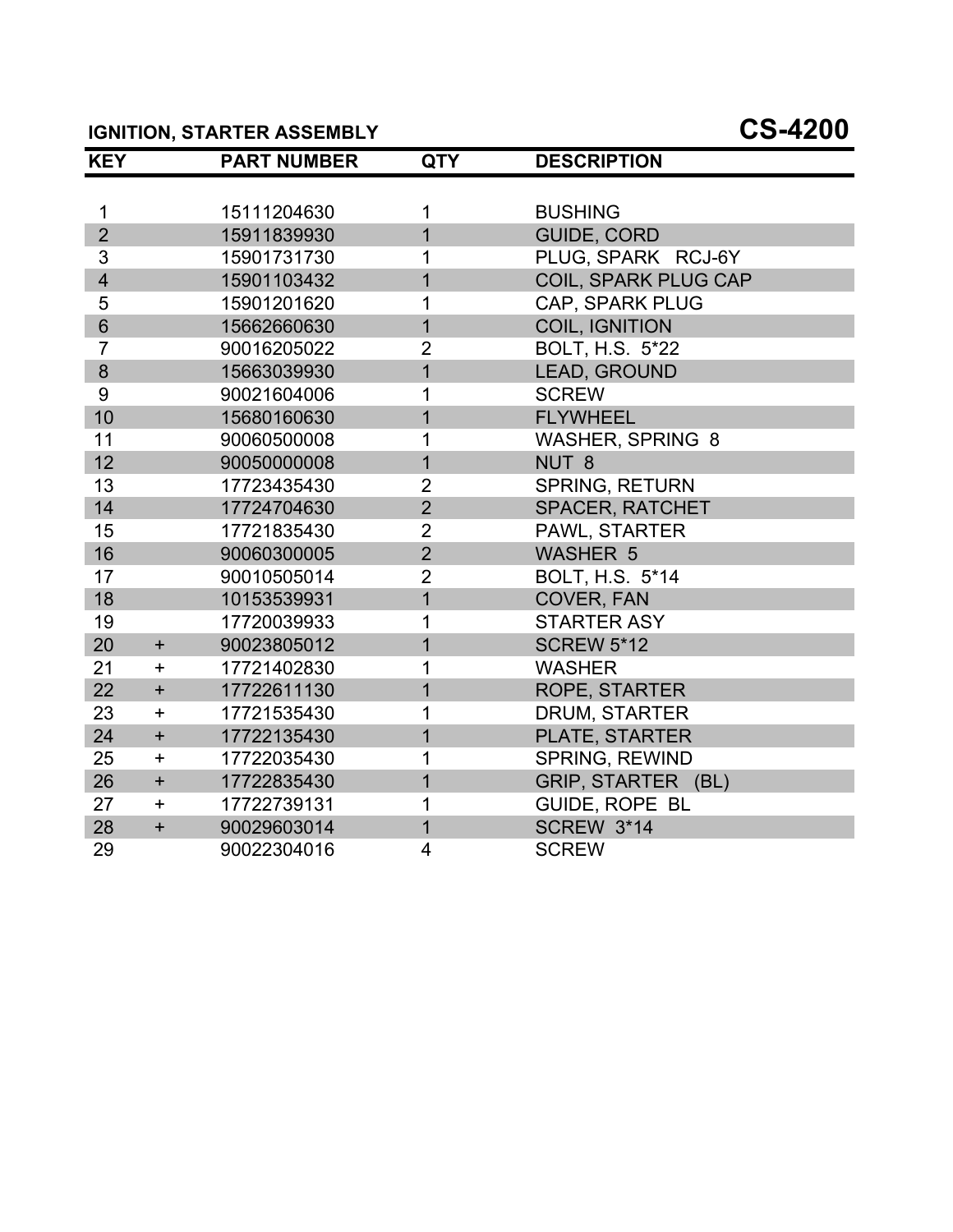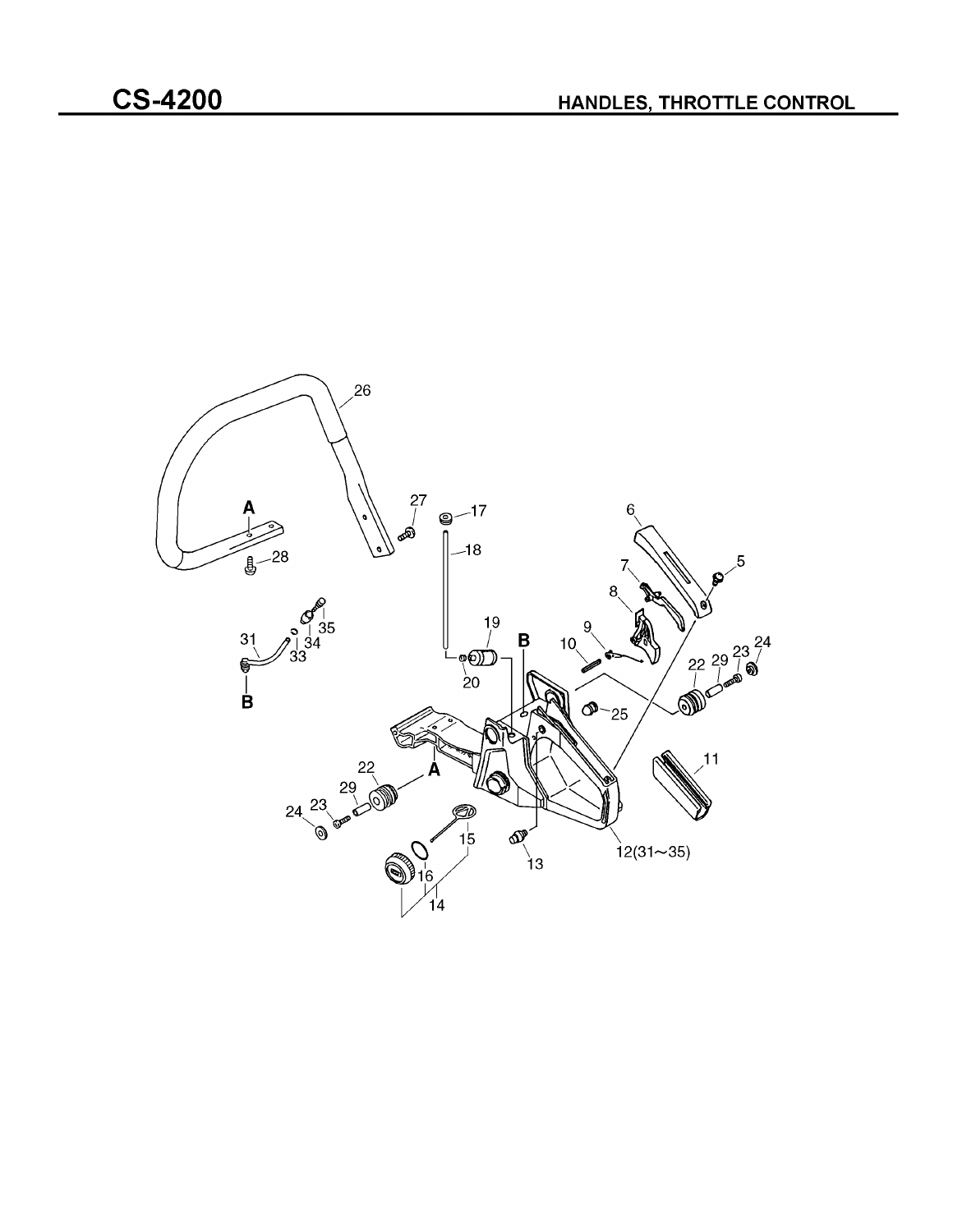# **HANDLES, THROTTLE CONTROL CS-4200**

| <b>KEY</b>      |           | <b>PART NUMBER</b> | <b>QTY</b>     | <b>DESCRIPTION</b>       |
|-----------------|-----------|--------------------|----------------|--------------------------|
|                 |           |                    |                |                          |
| 5               |           | 900253-04014       | 1              | <b>SCREW 4*14</b>        |
| $6\overline{6}$ |           | 351155-35430       | $\overline{1}$ | COVER, HANDLE (BL)       |
| $\overline{7}$  |           | 178090-37930       | 1              | LOCKOUT, T. CONTROL      |
| 8               |           | C450-000000        | $\overline{1}$ | <b>TRIGGER, THROTTLE</b> |
| 9               |           | 178043-35430       | 1              | SPRING, THR.RETURN       |
| 10              |           | 900345-40030       | $\overline{1}$ | PIN, SPRING 4*30SUS      |
| 11              |           | 351111-19830       | 1              | <b>GRIP, HANDLE</b>      |
| 12              |           | 351103-39933       | $\overline{1}$ | HANDLE, REAR             |
| 13              |           | 178302-37930       | 1              | LATCH, THROTTLE          |
| 14              |           | 131004-37931       | $\overline{1}$ | CAP ASSY, FUEL TANK      |
| 15              | $\ddot{}$ | 131051-19830       | 1              | <b>LINK</b>              |
| 16              | $+$       | 900720-00022       | $\overline{1}$ | O-RING 22                |
| 17              |           | 132115-04920       | 1              | <b>GROMMET</b>           |
| 18              |           | 132010-00760       | $\overline{1}$ | PIPE, FUEL               |
| 19              |           | 131205-19830       | 1              | <b>STRAINER, FUEL</b>    |
| 20              |           | 132013-09820       | $\overline{1}$ | <b>CLIP</b>              |
| 22              |           | 100910-19730       | $\overline{2}$ | <b>CUSHION</b>           |
| 23              |           | 900105-04020       | $\overline{2}$ | BOLT, H.S. 4*20          |
| 24              |           | 100918-19830       | $\overline{2}$ | CAP, CUSHION             |
| 25              |           | 100252-39930       | $\overline{2}$ | <b>CUSHION</b>           |
| 26              |           | 351606-39930       | 1              | <b>HANDLE, FRONT</b>     |
| 27              |           | 91145-05020        | $\overline{2}$ | <b>BOLT HS TAPPING</b>   |
| 28              |           | 91145-05016        | $\overline{2}$ | <b>BOLT HS TAPPING</b>   |
| 29              |           | 100915-15131       | $\overline{2}$ | SUPPORTER, CUSHION       |
| 31              | $\ddot{}$ | 132012-39930       | 1              | PIPE, W/GROMMET          |
| 33              | $+$       | 132013-26630       | $\mathbf{1}$   | <b>CLIP</b>              |
| 34              | $+$       | 131328-40630       | 1              | COVER, VENT              |
| 35              | $\ddot{}$ | 131300-56430       | $\overline{1}$ | <b>VALVE, CHECK</b>      |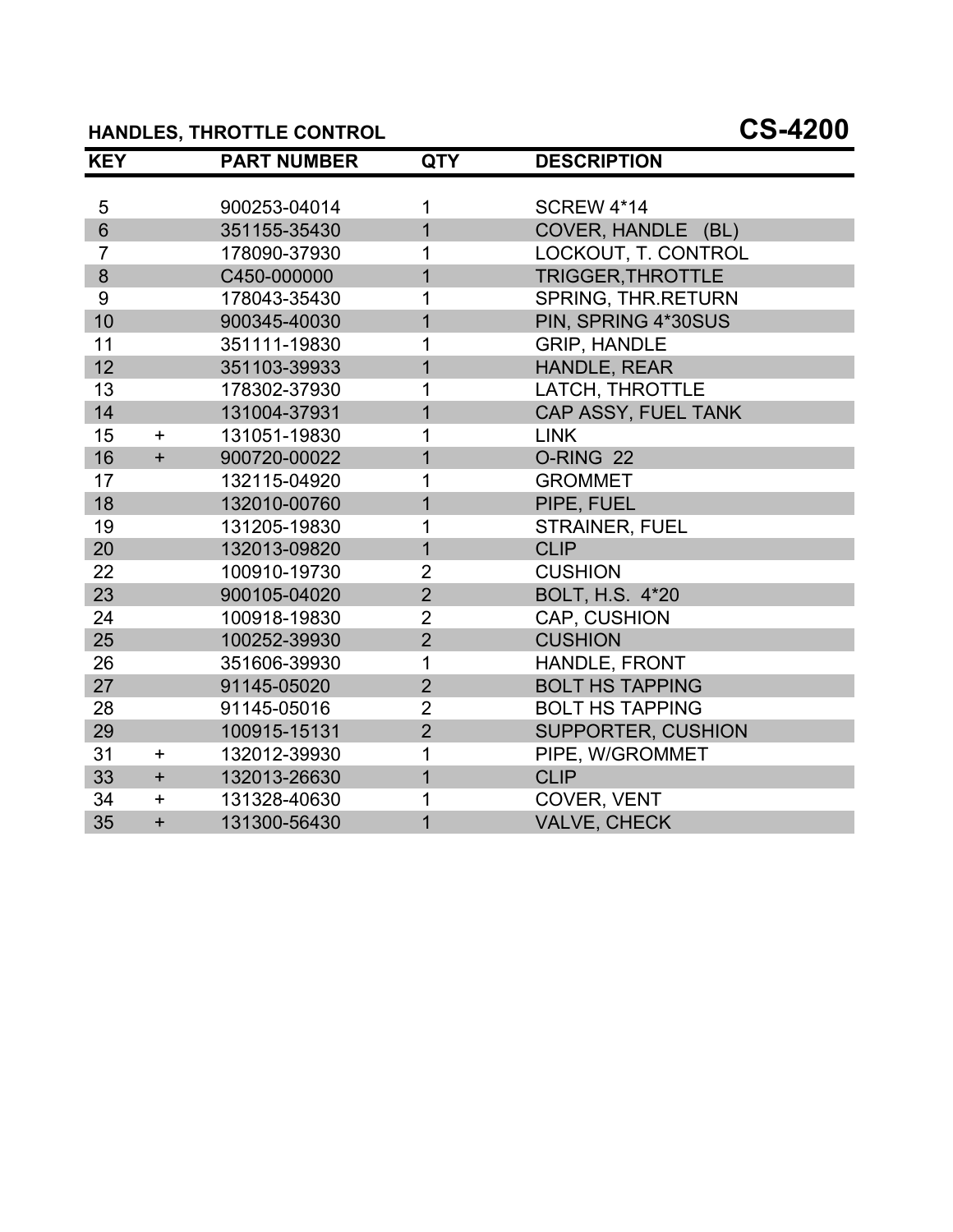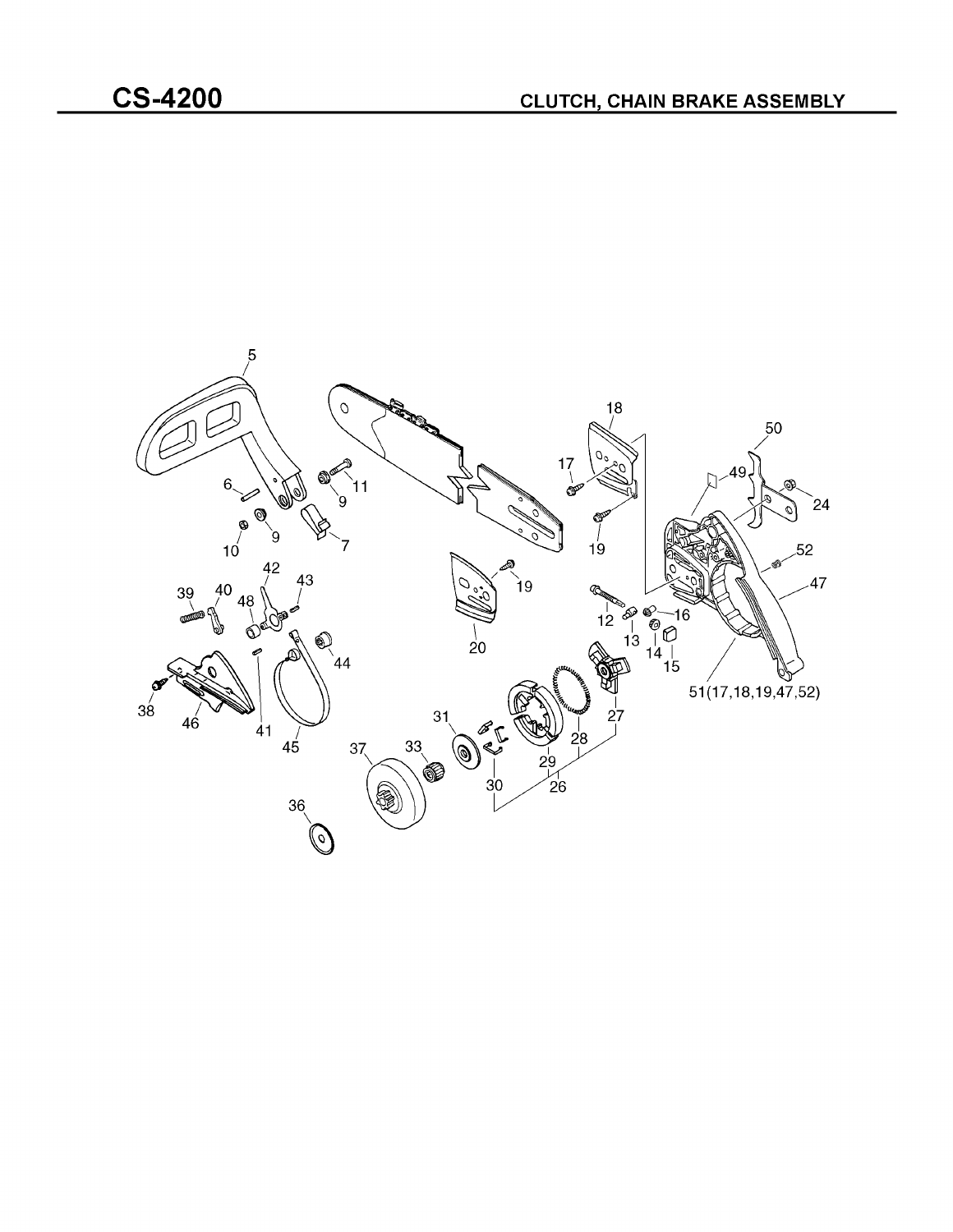#### **CLUTCH, CHAIN BRAKE ASSEMBLY CS-4200**

| <b>KEY</b>     |                                  | <b>PART NUMBER</b> | <b>QTY</b>     | <b>DESCRIPTION</b>         |  |
|----------------|----------------------------------|--------------------|----------------|----------------------------|--|
|                |                                  |                    |                |                            |  |
|                |                                  | C032000003         | 1              | <b>BRAKE, ASM CHAIN</b>    |  |
| 5              | $+$                              | 43310560030        |                | LEVER, BRAKE               |  |
| $6\phantom{a}$ | $++$                             | 90033030240        | $\overline{1}$ | <b>PIN 3*24</b>            |  |
| $\overline{7}$ | $++$                             | 43311438331        | 1              | <b>SPRING</b>              |  |
| $9\,$          | $+$                              | 43316739130        | $\overline{2}$ | <b>SPACER</b>              |  |
| 10             | +                                | 90056000005        | 1              | NUT, LOCK                  |  |
| 11             | $\ddot{}$                        | 9131805032         | $\mathbf{1}$   | <b>SCREW</b>               |  |
| 12             |                                  | V203000040         | 1              | BOLT <sub>,5</sub>         |  |
| 13             |                                  | C309000030         | $\mathbf{1}$   | <b>TENSIONER, CHAIN</b>    |  |
| 14             |                                  | V651000010         | 1              | <b>GEAR, BEVEL</b>         |  |
| 15             |                                  | V355000030         | 1              | COLLAR,8                   |  |
| 16             |                                  | V651000000         | 1              | <b>GEAR, BEVEL</b>         |  |
| 17             | $++$                             | 90022003006        | 1              | SCREW 3*6                  |  |
| 18             | $++$                             | C305000011         | 1              | PLATE, SPROCKET GUARD      |  |
| 19             |                                  | 90025304008        | $\overline{1}$ | SCREW 4*8                  |  |
| 19             | $++$                             | 90025304008        | 1              | SCREW 4*8                  |  |
| 20             |                                  | 43301239930        | $\mathbf{1}$   | PLATE, GUIDE               |  |
| 24             |                                  | 43301912330        | 2              | NUT, FLANGE 8              |  |
| 26             |                                  | 17500059530        | $\overline{1}$ | <b>CLUTCH ASY</b>          |  |
| 27             | $\ddot{}$                        | 17501659530        | 1              | HUB, CLUTCH                |  |
| 28             | $\begin{array}{c} + \end{array}$ | 17501859530        | $\mathbf{1}$   | <b>SPRING, CLUTCH</b>      |  |
| 29             | $\ddot{}$                        | 17500259530        | 1              | SHOE, CLUTCH               |  |
| 30             | $\ddot{}$                        | 17502259530        | 3              | SPRING, FLAT               |  |
| 31             |                                  | 17501959530        | 1              | PLATE, CLUTCH              |  |
| 33             |                                  | 17501214630        | $\overline{1}$ | <b>BEARING, NEEDLE</b>     |  |
| 36             |                                  | 17501938330        | 1              | PLATE, CLUTCH              |  |
| 37             |                                  | A556000170         | 1              | DRUM, CLUTCH               |  |
| 38             | $\ddot{}$                        | 90025304010        | $\overline{2}$ | <b>SCREW 4*10</b>          |  |
| 39             | $\ddot{}$                        | 43312235430        | $\overline{1}$ | <b>SPRING, BRAKE</b>       |  |
| 40             | $\ddot{}$                        | 43320935430        | 1              | <b>STOPPER, BRAKE</b>      |  |
| 41             | $\ddot{}$                        | 90034225012        | 1              | <b>PIN, SPRING 2.5*12</b>  |  |
| 42             | $\pm$                            | 43320835431        |                | LEVER, BRAKE               |  |
| 43             | $\ddot{}$                        | 90033040088        | 1              | <b>ROLLER</b><br>$4*8.8$   |  |
| 44             | +                                | 43314235430        | 1              | <b>ADJUSTER, BRAKE</b>     |  |
| 45             | $\begin{array}{c} + \end{array}$ | 43312335430        | 1              | <b>BAND, BRAKE</b>         |  |
| 46             |                                  | 43331038330        | 1              | COVER, BRAKE               |  |
| 47             | $++$                             | 43300539933        | $\mathbf{1}$   | <b>GUARD, SPROCKET</b>     |  |
| 48             |                                  | 43311538330        | 1              | WASHER<br>$5.2*12*14$      |  |
| 49             |                                  | 89031639130        | 1              | <b>LABEL, CAUTION</b>      |  |
| 50             |                                  | 88021036031        | 1              | <b>BUMPER, SPIKED</b>      |  |
| 51             | $+$                              | P021001300         | 1              | <b>GUARD, SPROCKET SET</b> |  |
| 52             | $++$                             | V162000020         | 1              | <b>PLUG</b>                |  |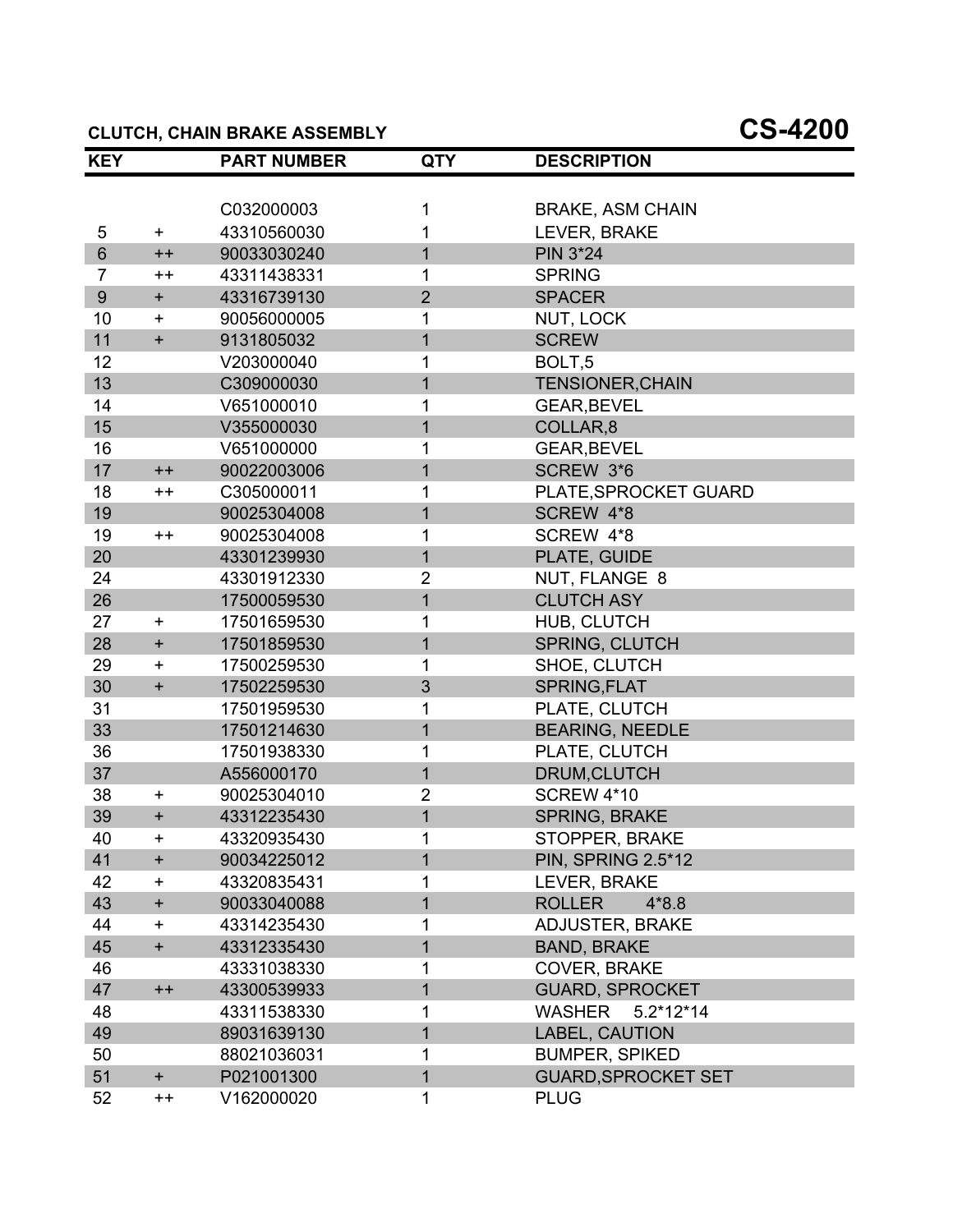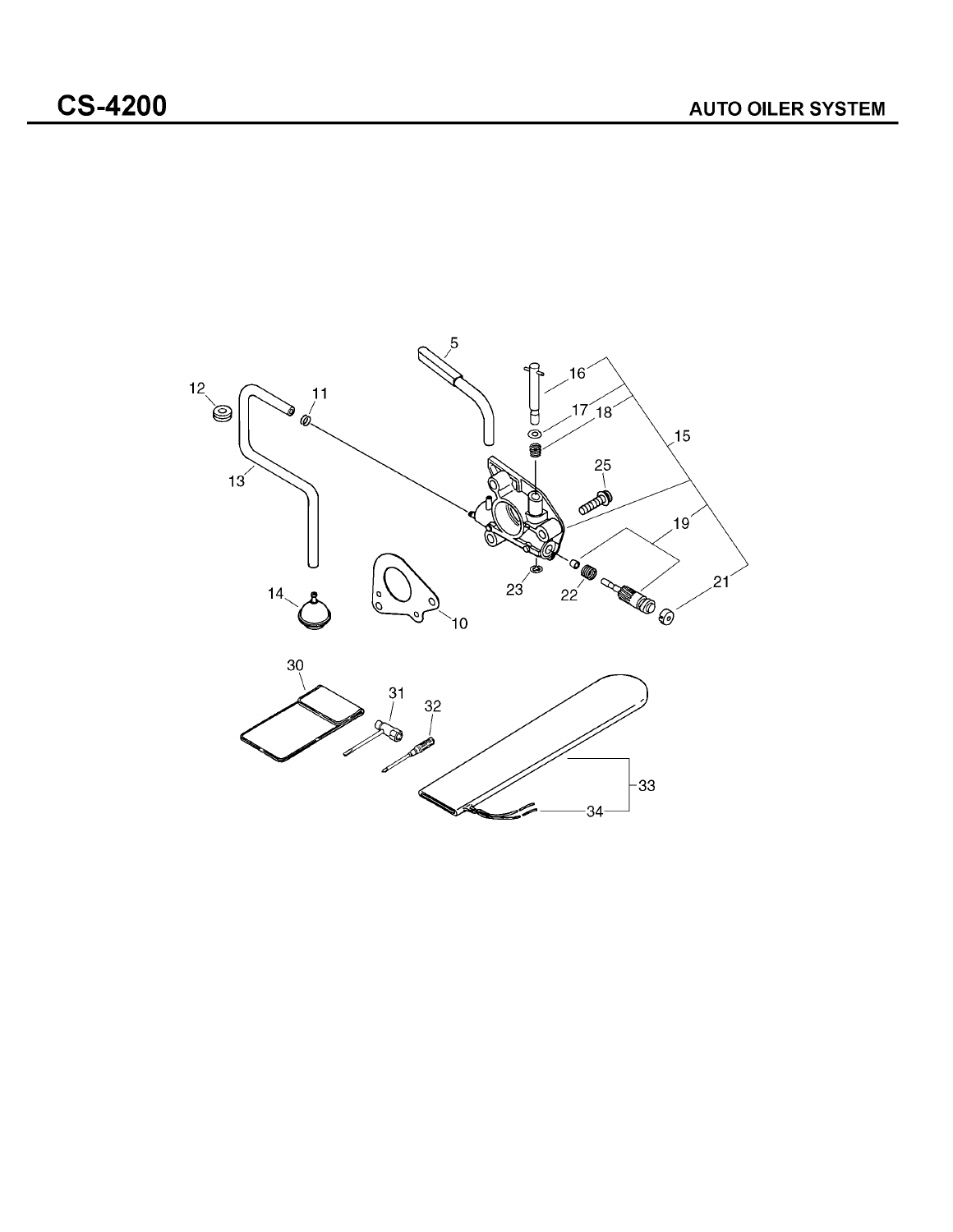#### **AUTO OILER SYSTEM CS-4200**

| <b>KEY</b> |           | <b>PART NUMBER</b> | <b>QTY</b>     | <b>DESCRIPTION</b>         |
|------------|-----------|--------------------|----------------|----------------------------|
|            |           |                    |                |                            |
| 5          |           | 43721039931        |                | <b>PIPE</b>                |
| 10         |           | 17531038330        |                | PLATE, SEAL                |
| 11         |           | 13201326630        |                | <b>CLIP</b>                |
| 12         |           | 13211512330        |                | <b>GROMMET</b>             |
| 13         |           | 43721035430        |                | <b>PIPE</b>                |
| 14         |           | 43620514730        |                | <b>STRAINER, OIL</b>       |
| 15         |           | 43700238330        |                | <b>AUTO-OILER ASSY</b>     |
| 16         | $\ddot{}$ | 43701638330        |                | <b>NEEDLE, ADJUST</b>      |
| 17         | $\ddot{}$ | 43702937330        |                | <b>WASHER</b>              |
| 18         | $\ddot{}$ | 43701537330        |                | <b>SPRING</b>              |
| 19         | $\ddot{}$ | 43702437330        |                | <b>PLUNGER</b>             |
| 21         | $+$       | 43706238330        |                | CAP, OIL PUMP              |
| 22         | $\ddot{}$ | 43701938330        |                | <b>SPRING</b>              |
| 23         | $+$       | 12312715030        |                | <b>RING</b>                |
| 25         |           | 90022304016        | $\overline{2}$ | <b>SCREW</b>               |
| 30         |           | 89851039130        |                | <b>BAG, TOOL</b>           |
| 31         |           | 89541002830        |                | <b>WRENCH, W/S. DRIVER</b> |
| 32         |           | 89581203930        |                | DRIVER, SCREW 50           |
| 33         |           | 89851338330        |                | <b>SCABBARD, GUIDE BAR</b> |
| 34         | $\ddot{}$ | 89856814530        |                | <b>ROPE</b>                |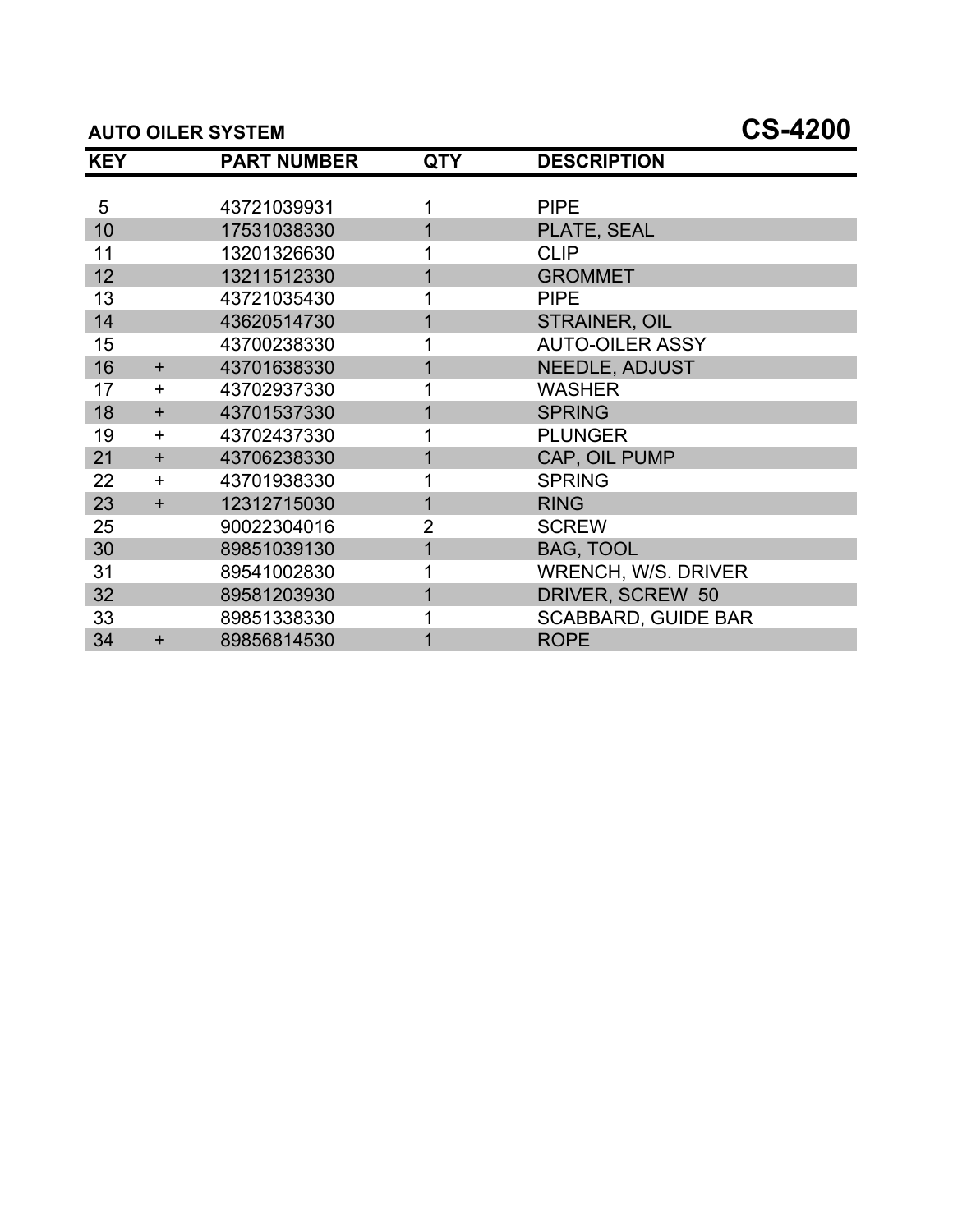

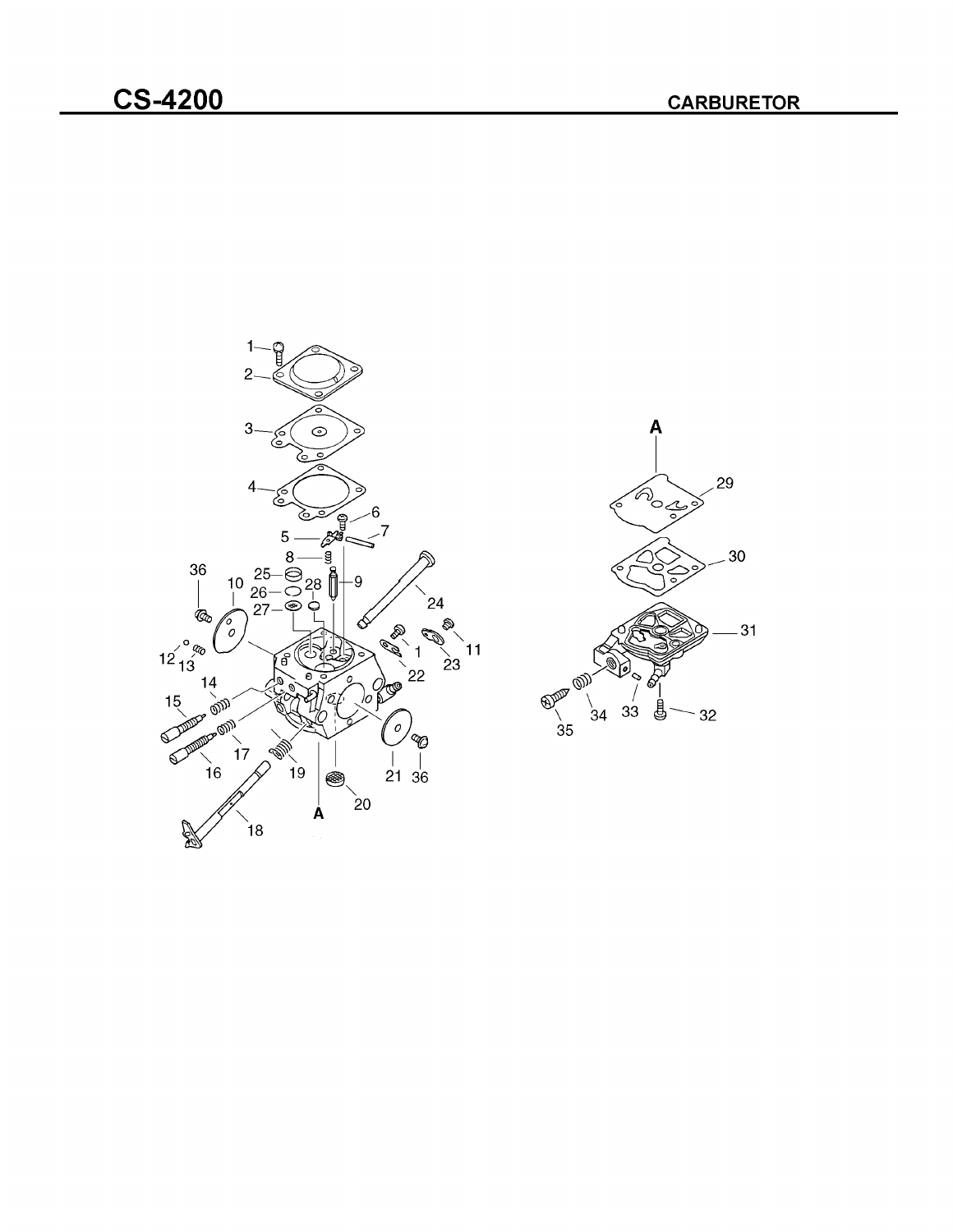| <b>KEY</b>     |             | <b>PART NUMBER</b> | <b>QTY</b>     | <b>DESCRIPTION</b>          |
|----------------|-------------|--------------------|----------------|-----------------------------|
|                |             |                    |                |                             |
|                |             | 12300038332        | 1              | <b>CARBURETOR ASSY</b>      |
| $\mathbf{1}$   | $\ddot{}$   | 12313002960        | 5              | <b>SCREW</b>                |
| $\overline{2}$ | $\pm$       | 12314203930        | 1              | COVER, M. DIAPHRAGM         |
| 3              | $\ddot{}$   | 12314103930        | $\overline{1}$ | DIAPHRAGM, METERING         |
| 4              | $\pm$       | 12314003930        | 1              | <b>GASKET, M. DIAPHRAGM</b> |
| 5              | $\ddot{}$   | 12312338330        | $\overline{1}$ | LEVER, METERING             |
| 6              | $\ddot{}$   | 12313903930        | 1              | <b>SCREW, M. LEVER PIN</b>  |
| $\overline{7}$ | $+$         | 12313803930        | 1              | PIN, METERING LEVER         |
| 8              | $\ddag$     | 12312211130        |                | SPRING, METER. LEVER        |
| 9              | $\ddot{}$   | 12313719830        | 1              | VALVE, INLET NEEDLE         |
| 10             | $\ddot{}$   | 12313237330        | 1              | VALVE, CHOKE                |
| 11             | $+$         | 12311403930        | 1              | <b>SCREW</b>                |
| 12             | $\pm$       | 12313610630        | 1              | <b>BALL, CHOKE FRICTION</b> |
| 13             | $+$         | 12313510630        | $\overline{1}$ | SPRING, CHOKE FRICT.        |
| 14             | $\ddot{}$   | 12311922130        | 1              | <b>SPRING, NEEDLE</b>       |
| 15             | $+$         | 12312038330        | 1              | <b>NEEDLE, HIGH SPEED</b>   |
| 16             | $\pm$       | 12311838330        | 1              | NEEDLE, IDLE                |
| 17             | $+$         | 12312122130        | $\overline{1}$ | <b>SPRING, NEEDLE</b>       |
| 18             | $\ddot{}$   | 12311738330        | 1              | <b>SHAFT, THROTTLE</b>      |
| 19             | $+$         | 12311337530        | $\overline{1}$ | <b>SPRING, THROTTLE RTN</b> |
| 20             | $+$         | 12312610631        | 1              | <b>SCREEN, INLET</b>        |
| 21             | $\ddot{}$   | 12311610530        | $\overline{1}$ | <b>VALVE, THROTTLE</b>      |
| 22             | $\ddot{}$   | 12312703930        | 1              | CLIP, THROTTLE SHAFT        |
| 23             | $+$         | 12315038330        | 1              | LEVER, THROTTLE             |
| 24             | $\pm$       | 12313135430        |                | SHAFT, CHOKE                |
| 25             | $+$         | 12314617330        | 1              | PLUG, CUP                   |
| 26             | $\ddot{}$   | 12316910630        | 1              | RING, RETAINING             |
| 27             | $\ddagger$  | 12316810631        | 1              | <b>SCREEN</b>               |
| 28             | <b>+</b>    | 12314610631        | 1              | PLUG, WELCH                 |
| 29             | $\ddot{}$   | 12311215030        | 1              | <b>DIAPHRAGM, FUEL PUMP</b> |
| 30             | +           | 12312515030        | 1              | <b>GASKET, FUEL PUMP</b>    |
| 31             | $\ddagger$  | 12312438330        | 1              | <b>COVER, FUEL PUMP</b>     |
| 32             | +           | 12311003930        |                | <b>SCREW, PUMP COVER</b>    |
| 33             | $\ddag$     | 12317815030        | 1              | PLUG, FRICTION              |
| 34             | +           | 12313304260        |                | <b>SPRING, IDLE ADJUST</b>  |
| 35             | $\mathbf +$ | 12313404260        | $\overline{1}$ | <b>SCREW, IDLE ADJUST</b>   |
| 36             | +           | 12311438830        | 2              | <b>SCREW</b>                |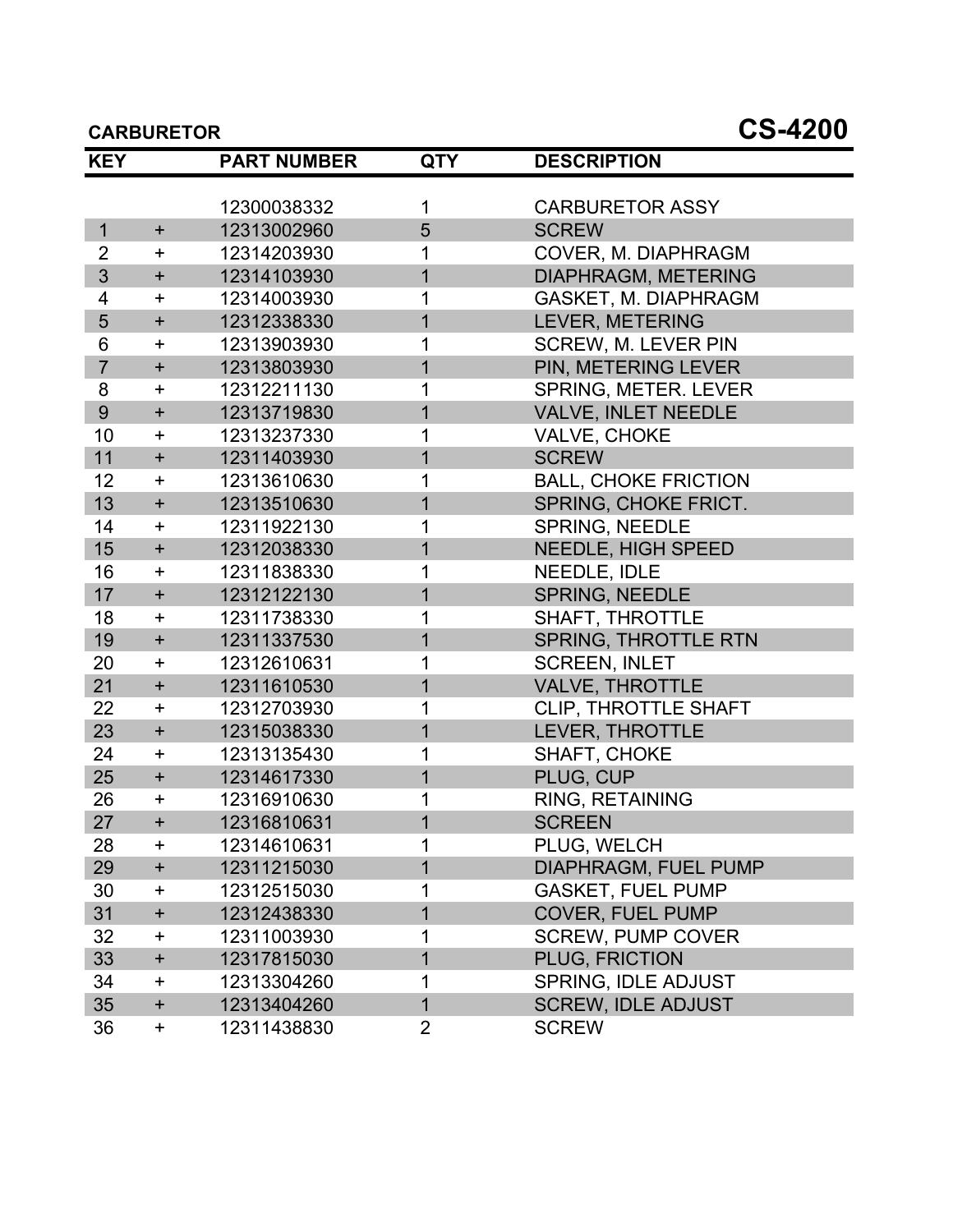